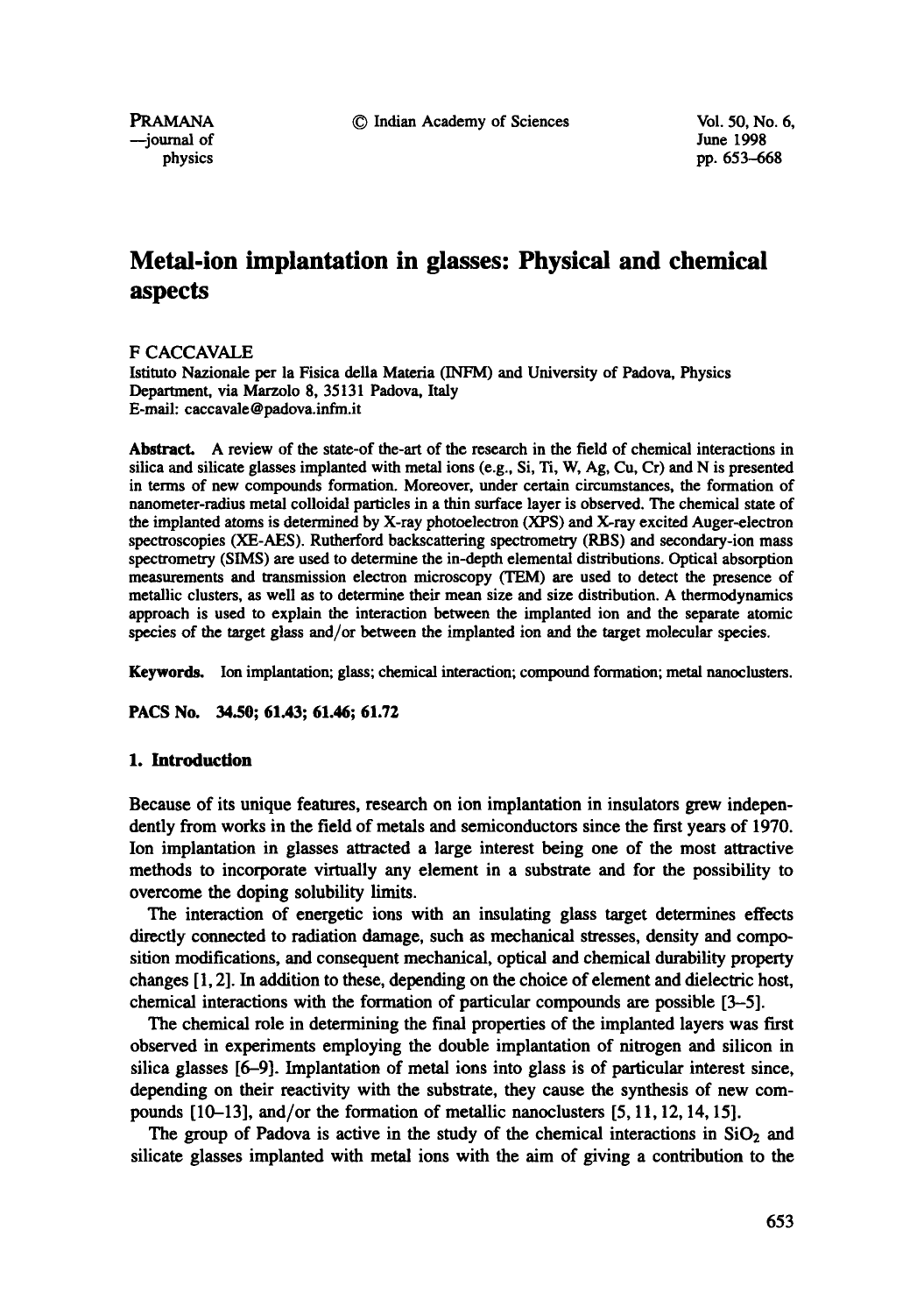understanding of the processes governing the interaction between the dielectric host and the implanted element. In the present review results obtained for  $SiO<sub>2</sub>$  and silicate glasses implanted with metals of different reactivity, i.e. silicon, titanium, tungsten, silver, copper and chromium are presented. Some of these samples have been successively implanted with nitrogen ions.

Results are explained by using a two-step model where the ballistic effects are separated from the chemical (thermodynamic) driving forces. The thermodynamic approach to explaining the chemical interactions between implanted species and the substrate presents some uncertainty, due to the correct values of the 'local' temperature and, consequently of the Gibbs energy ( $\Delta G^0$ ). Moreover it is necessary to ascertain if the interaction is between the implanted ion and the separate atomic species of the target glass or between the implanted ion and the target molecular species. The  $\Delta G^0$  values may be very different in the two cases [16].

The chemical state of the implanted metals is determined by X-ray photoelectron (XPS) and X-ray excited Auger-electron spectroscopies (XE-AES). Rutherford backscattering spectrometry (RBS) and secondary-ion mass spectrometry (SIMS) is used to determine the in-depth elemental distributions, getting smooth and accurate concentration profiles up to several micrometers. Optical absorption measurements and transmission electron microscopy (TEM) are used to detect the presence of metallic clusters, as well as their mean size and size distribution. Experimental details are reported in previous papers [3, 10, 11].

# **2. Results and discussion**

#### 2.1 *Nitrogen and silicon+nitrogen implanted*  $SiO<sub>2</sub>$

Three typical SIMS profiles of nitrogen in 50 keV N-implanted  $SiO<sub>2</sub>$  samples are shown in figure 1 [3]. Specimens implanted at low doses (between  $2.5 \times 10^{15}$  and  $1 \times 10^{16}$  cm<sup>-2</sup>) show nitrogen distributions peaked at a depth in agreement with the expected  $R_p$  value. At doses close to  $5 \times 10^{16}$  cm<sup>-2</sup> the top of the N profile begins to be flat. Further increasing the dose, the nitrogen profile exhibits a long plateau, which extends from the surface up to depths much greater than the  $R_p + \Delta R_p$ , and increases with increasing dose [17]. Above  $5 \times 10^{16}$  cm<sup>-2</sup> the total nitrogen amount retained in the sample begins to be significantly lower than the nominal implantation dose and eventually saturates at a value close to  $1 \times 10^{17}$  cm<sup>-2</sup>. Nitrogen in excess of this value is desorbed during implantation.

The XPS analysis of the  $Si2p$  and N1s lines in implanted samples show binding energy (BE) peaks which can be associated with the formation of both silicon oxynitrides and nitrogen gaseous compounds [6].

The implant of silicon in  $SiO<sub>2</sub>$ , besides the radiation damage of the substrate, introduces an excess of Si atoms with the consequent formation of substoichiometric  $SiO_r$ oxides and metallic silicon clusters. These species are chemically reactive, hence a pronounced interaction between them and the successively implanted nitrogen are expected. Figure 2 [3] compares the SIMS profiles of samples implanted at first with  $^{29}$ Si and successively with nitrogen at  $50 \,\text{keV}$  or  $100 \,\text{keV}$ . In the silicon+nitrogen (100 keV) implanted sample the distribution of nitrogen follows that of  $29Si$  and shows a peak at a concentration much higher than the saturation level of the flat profiles observed in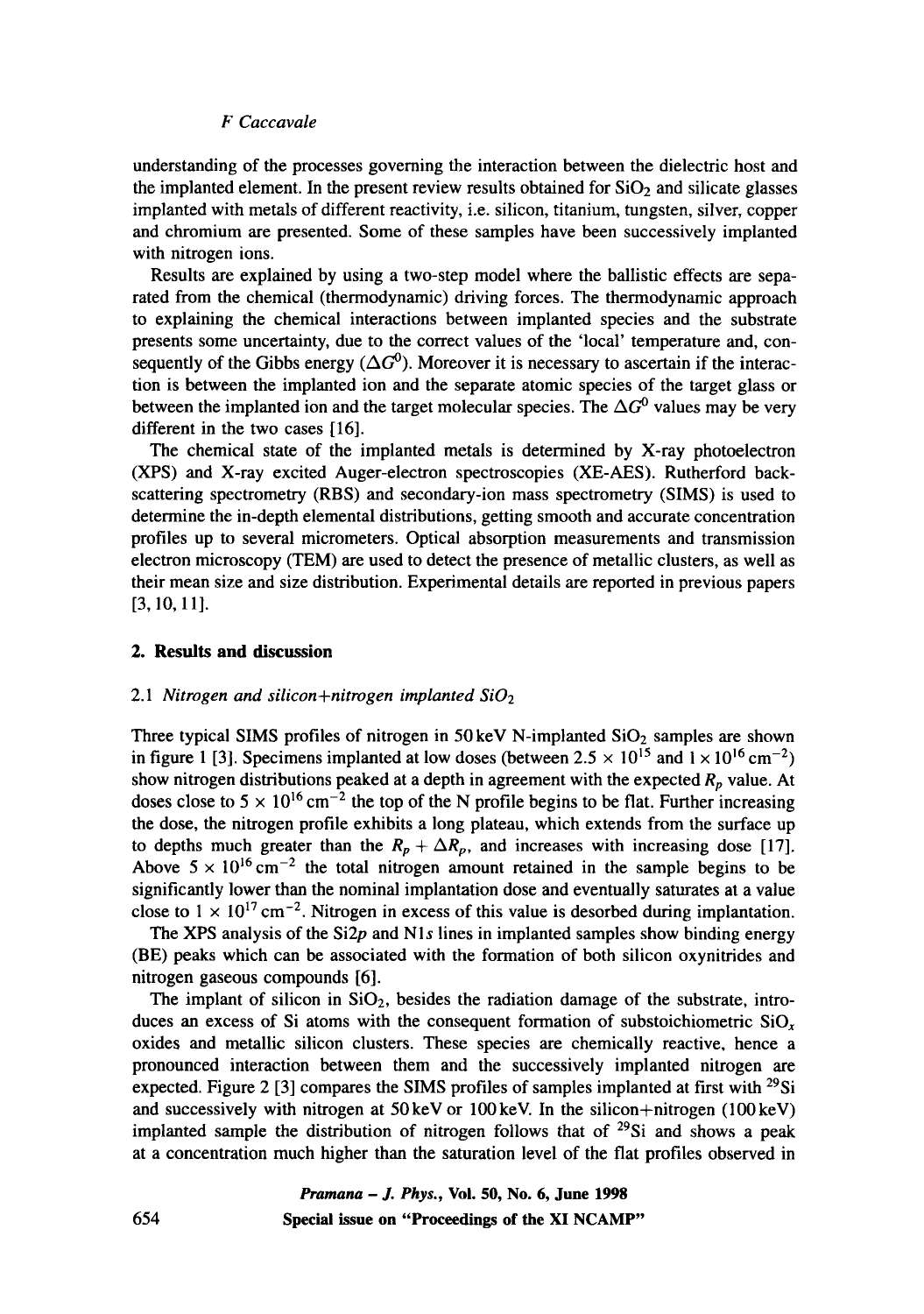

**Figure 1. SIMS depth profiles of nitrogen implanted in silica at 50 keV and different doses.** 



**Figure 2.** SIMS depth profiles of <sup>29</sup>Si and nitrogen implanted in SiO<sub>2</sub> at 50 and **100 keV in 29Si+N-implanted sample.** 

**only-nitrogen implanted specimens. The nominal nitrogen dose is almost totally (i.e. about 90%) retained and only a minor deformation in the shape of the N profile towards higher depths is visible and is connected to the large penetration depth of the nitrogen ions with this energy. At a lower implantation energy (50keV) for nitrogen, its concentration increases, following the implanted silicon distribution, from a low value, close to the surface, to a large one at a depth of about 200 nm and then drops of more than one order of magnitude between 200 and 250nm. Because of the more shallow**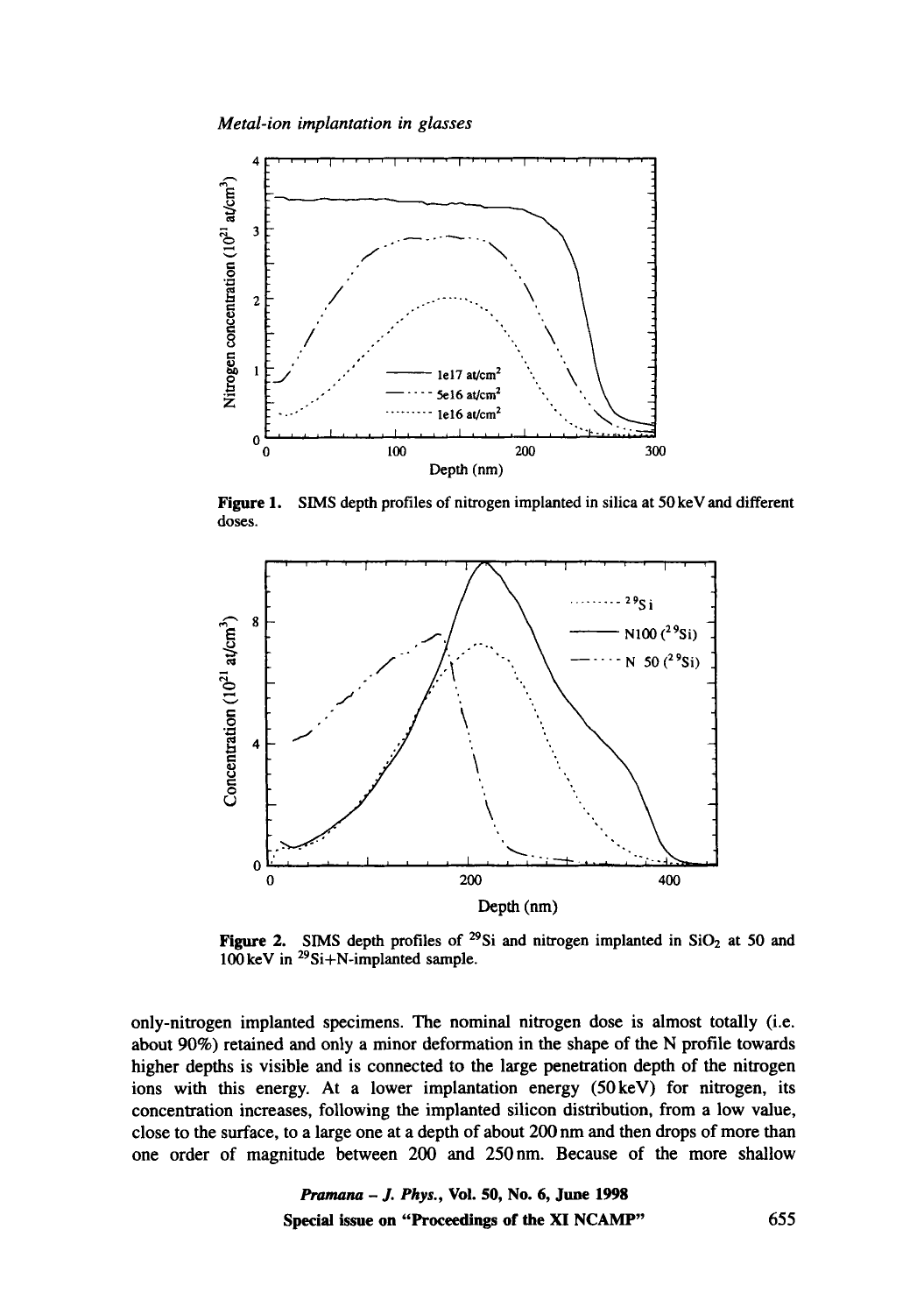implantation depth and of the lower excess of implanted Si atoms here present, some outdiffusion of N takes place in this latter case with respect to the higher energy nitrogen implantation.

A N/N+O atomic ratio value of 0.25 has been determined close to the maximum of the implanted silicon distribution by XPS. Moreover, while the Nls peak of the oxynitride increases in intensity with depth, the peak attributed to molecular nitrogen does not. This suggested that the formation of molecular nitrogen precipitates is related to the radiation damage, but also that radiation damage plays a secondary role when chemical interactions can occur [3].

# 2.2 Titanium and titanium+nitrogen implanted  $SiO<sub>2</sub>$

The implantation of titanium in  $SiO<sub>2</sub>$  introduces a very reactive element in a chemically stable matrix and radiation damage of the substrate. In general, titanium silicides are well known stable compounds. According to thermodynamic considerations, the following reaction is allowed [18]

$$
xTi + SiO2 \rightarrow TiySi + Tix-yO2;
$$

thus, one can expect strong interactions between the implanted Ti atoms and the host matrix.

After implantation of 30 keV Ti in  $SiO<sub>2</sub>$ , the XPS spectrum of the unresolved  $Si2p$ doublet (figure 3 [10]), at different depths from the surface up to a depth of about  $2R_p$ , shows two distinct components. One corresponds to the silica matrix, the other is consistent with the presence of titanium silicide.

The XPS analysis of Ti2p and Ols BE peaks confirmed the formation of both titanium oxide (TiO<sub>2</sub>) and titanium silicide (TiSi<sub>x</sub>, with variable stoichiometry) species [10]. In particular, above a concentration of about 20 at.%, the amount of titanium atoms in the silicide species exceeds the amount of Ti atoms in the oxide one. An oxygen depletion to a depth close to the maximum titanium concentration was also detected.

Thermodynamic evaluation of  $\Delta G^0$  for the reactions

$$
2Ti + SiO2 \rightarrow TiSi + TiO2,
$$
  

$$
8Ti + 3SiO2 \rightarrow Ti5Si3 + 3TiO2
$$

suggests only that the formation of both TiSi and  $Ti<sub>5</sub>Si<sub>3</sub>$  species is possible.

The formation of TiSi or  $Ti_5Si_3$  is expected to depend on titanium local concentration. In particular, near  $R_p$ , the Ti<sub>5</sub>Si<sub>3</sub> compound should be favoured with respect to TiSi. However, oxygen loss due to radiation damage can play a role in determining the final product ratio (tisilicide/tioxide). There is no evidence of metallic titanium and/or silicon formation. At the same time at depths larger than  $R_p + \Delta R_p$ , an oxygen excess was observed even if TiSi is still present. This oxygen excess is probably connected to the displaced oxygen atoms which migrate toward the bulk following the radiation damage.

On the basis of the above results, and in agreement with a model proposed by Kelly [19], the mechanism involved in Ti implantation in silica can be correctly described on the basis of the following two-step model: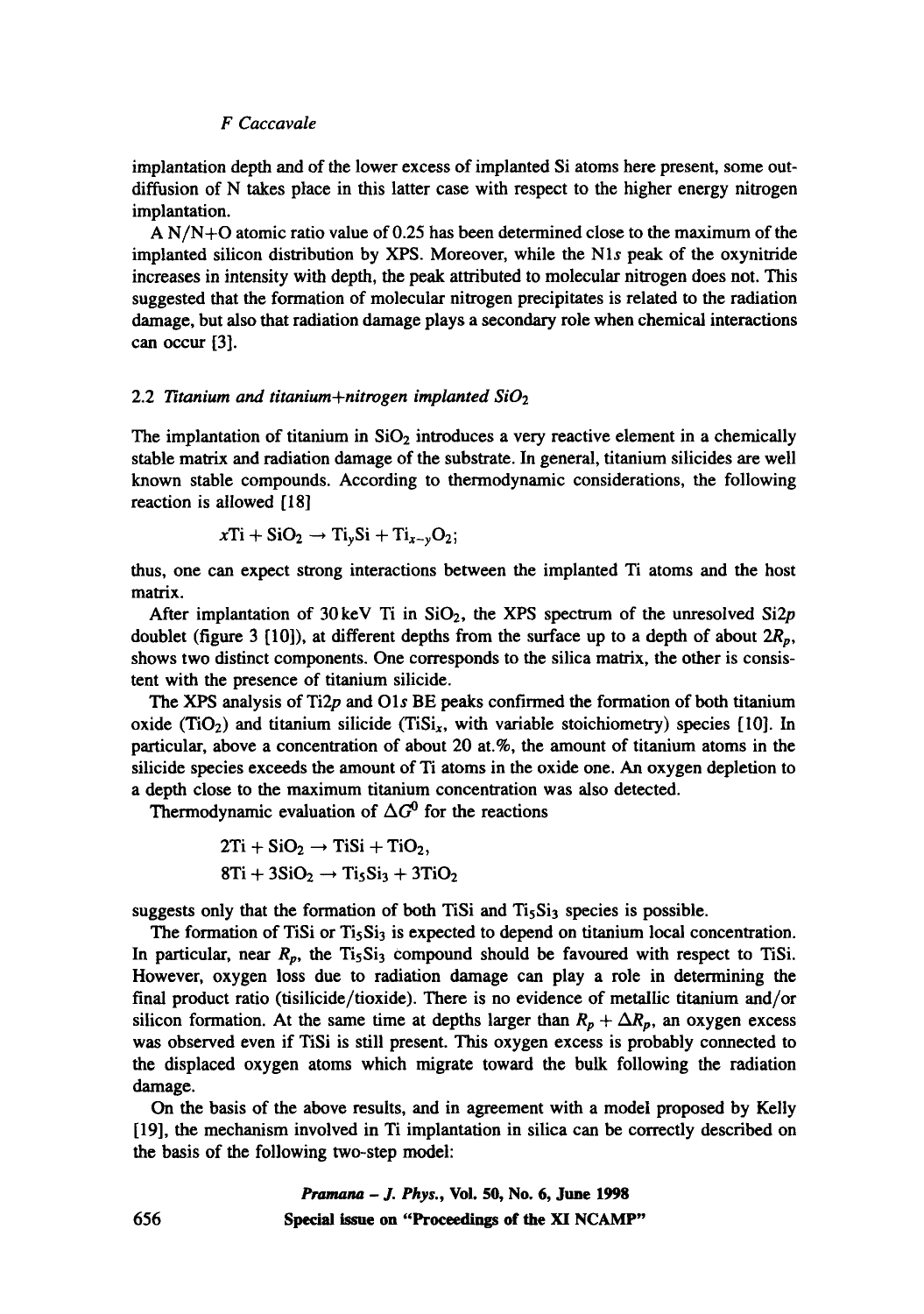

Figure 3. XPS spectrum of the  $Si(2p_{3/2+1/2})$  doublet, at different depth from the surface up to a depth of 57 nm in 30 keV Ti-implanted SiO<sub>2</sub>.

- (1) a high energy ballistic process where titanium atom implantation will cause an oxygen depletion generating substoichiometric silica (SiO<sub>x</sub>) at depths lower than  $R_p$ ;
- (2) a low energy, chemically (i,e., thermodynamically) guided, process which gives rise to  $TiSi<sub>x</sub>$  and  $TiO<sub>2</sub>$  products.

Thermodynamic considerations favour the formation of titanium silicides with respect to pure metallic Ti and Si.

The TEM analysis of the 30 keV Ti implanted samples revealed the presence of small TiSi clusters very close to the surface. The largest clusters have diameters of about 20 nm and they appeared to be amorphous from the electron microdiffraction. The obtained relative concentration was [Ti]/[Si]=  $1.1 \pm 0.3$  [12].

Figure 4 shows the SIMS profiles of samples implanted first with 190 keV titanium and successively with 40, 70 and 100 keV nitrogen. Only minor modifications in the titanium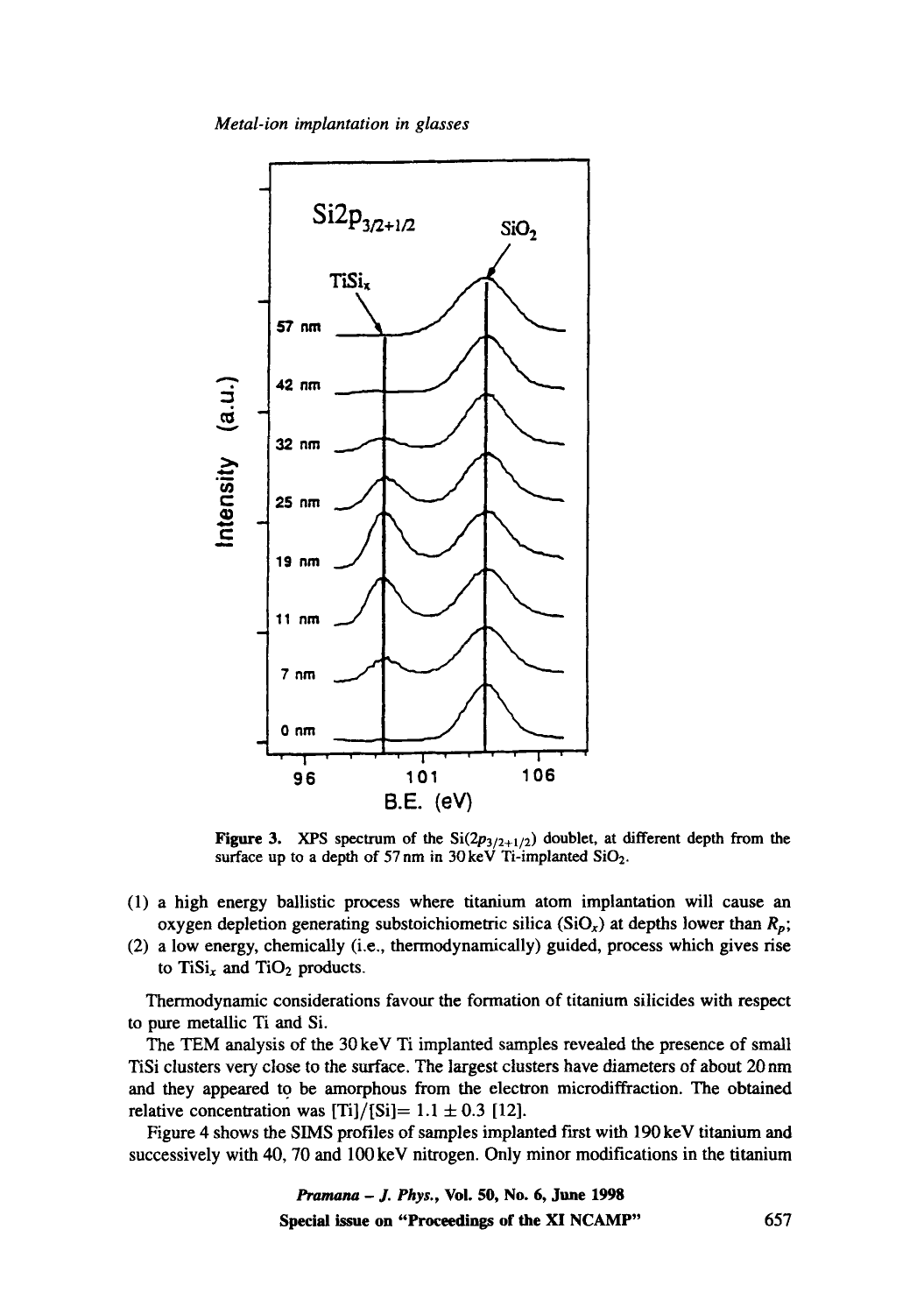

Figure 4. SIMS depth profiles of Ti and N implanted in  $SiO<sub>2</sub>$  at 40, 70 and 100 keV in Ti+N-implanted sample.

concentration profiles are detectable as a function of the nitrogen implantation conditions; on the other hand nitrogen profiles are strictly related to those of titanium, in a way similar to that observed for the silicon+nitrogen implanted samples. When N is implanted at 40 keV its concentration increases as that of Ti increases and drops quite sharply when the effective maximum penetration depth for the nitrogen ions is reached. A large part of the implanted nitrogen (about 50%) was desorbed. For the 70keV N implantation the shape of the nitrogen concentration profiles matches that of Ti. For deeper nitrogen implants (100keV) the N concentration profile follows that of Ti, with a tail at larger depth which indicate the maximum penetration depth of nitrogen at this energy.

The more striking effect of the N implant in low energy Ti pre-implanted samples is the disappearance of the TiSi species. In fact the Ti2p and Si2p XPS peaks corresponding to TiSi are no more present after the N implant. Moreover, the depth profile of N follows the Ti profile making evident the interaction between these two elements. The N interaction with the Ti-implanted silica can be summarized as follows

$$
N + TiO2 \rightarrow TiOxNy + N2,
$$
  

$$
N + TiSix \rightarrow Timet + SiNz.
$$

From a thermodynamic point of view, no significant differences in  $\Delta G^0$  can be calculated for the nitrogen interaction with titanium silicide to obtain titanium and silicon nitrides or metallic titanium and silicon nitride.

# 2.3 *Tungsten and tungsten+nitrogen implanted*  $SiO<sub>2</sub>$

While tungsten is less reactive than titanium, its peculiarity is to form clusters and structurally disordered oxides with chemically inequivalent metallic centres. The tendency of W in its higher oxidation states to polymerize and form bridges and/or direct bonds with other metals is well known. Thermodynamic considerations applied to this system

> *Pramana - J. Phys.,* **VoL 50, No. 6, June 1998 Special issue on "Proceedings of the Xl NCAMP"**

658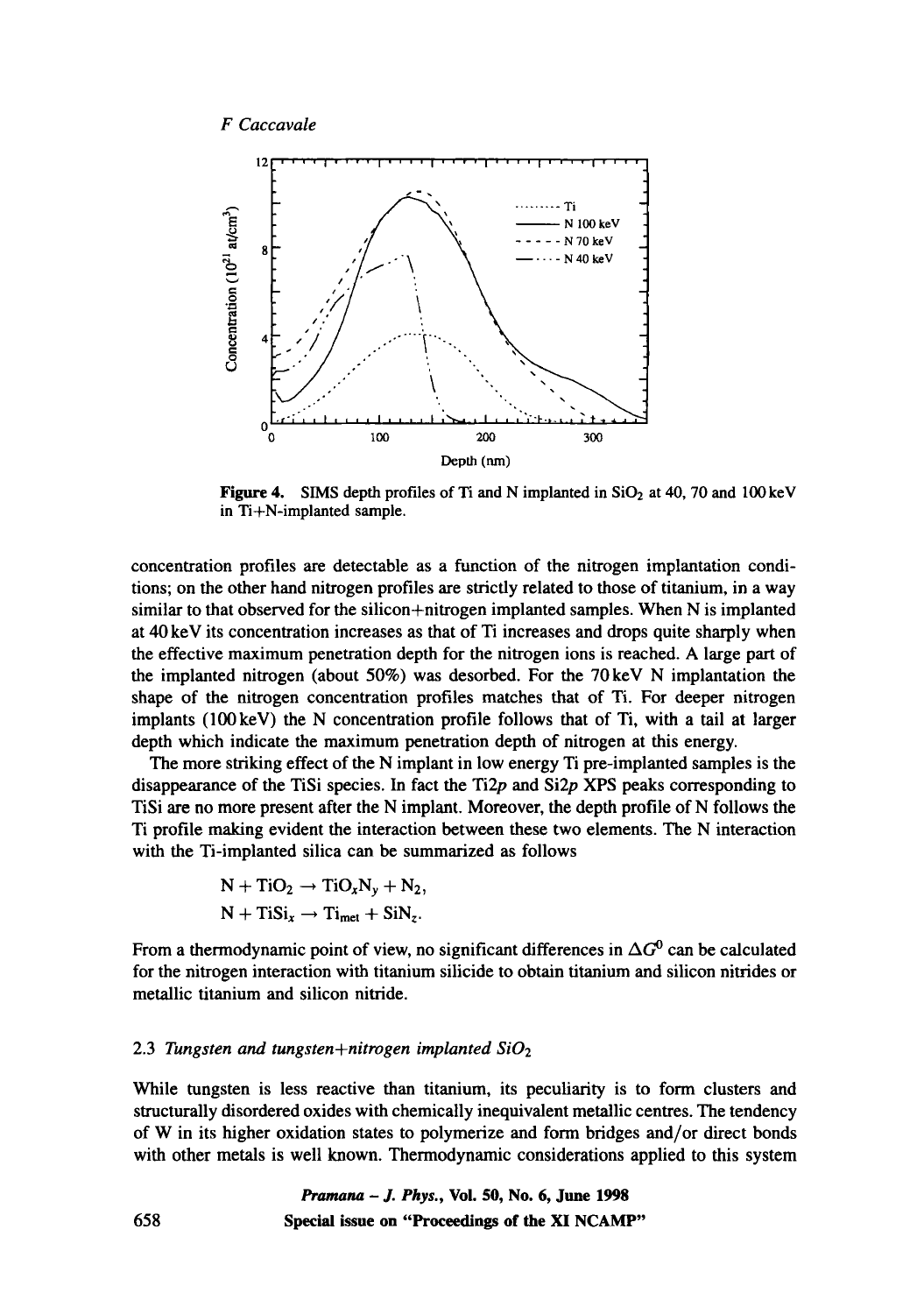suggest that silicide species formation is not favoured in this case. In particular the reaction

$$
3W + 2SiO_2 \rightarrow WSi_2 + 2WO_2;
$$

is thermodynamically allowed but less favoured than formation of tungsten metallic precipitates:

$$
3W + SiO2 \rightarrow Wmet + SiO2.
$$

As a consequence, the implantation of tungsten in silica will involve primarily precipitation of metallic W and no siticide formation.

From the XPS analysis of the W4 $f$ , Si2p and O1s line peaks at implantation dose of  $5 \times 10^{16}$  cm<sup>-2</sup> metallic W precipitates as well as tungsten oxides (WO<sub>2</sub> and mixed WO<sub>x</sub>- $SiO<sub>2</sub>$ ) have been detected [10].

At variance with the experimental evidence present in the Ti-implanted silica, the W implantation does not induce oxygen depletion up to *Rp,* as observed from XPS and RBS analyses. At depths larger than  $R_p$ , however, the Ti and W implantation induce the same effect, i.e., an oxygen increase to be related to displaced oxygen atoms which migrate toward the bulk following the radiation damage. This could imply formation of tungsten oxides, which from a thermodynamic point of view are disfavoured, due to radiation damage during the ballistic step and oxygen migration from the atmosphere. This interpretation explains the large amount of tungsten oxides and the corresponding absence of a silicon signal at the proper binding energy for any silicide or metallic silicon species.

Nitrogen implantation of the W-implanted sample seemed to induce some variation in the W4 $f$  XPS peak only in terms of relative intensity. From the analysis of both N1 $s$  and Si2p lines it results that after N implantation only tungsten oxynitride is present. However, the thermodynamic evaluation of the expected products of nitrogen introduced in the Wimplanted silica network is unattainable because no data are available for silicon and tungsten oxynitride species.

#### 2.4 *Silver and silver+nitrogen implanted Si02*

Silver does not react with  $SiO<sub>2</sub>$ , hence we do not expect strong interactions of the implanted silver atoms with both the host matrix and the successively implanted nitrogen atoms.

The RBS profile of Ag implanted in silica has a nearly-Gaussian shape, but slightly broader than the calculated one and with an appreciable amount of atoms present at the surface (see figure 5,  $[3]$ ). This effect is due to the very high mobility of Ag in  $SiO<sub>2</sub>$ , mobility which is enhanced by the radiation damage. The successive implant of 50 keV N ions causes an impressive modification of the silver profile: near the surface and at a depth comparable to the nitrogen projected range silver is completely depleted, it accumulates, forming sharp peaks, very close to the previous position of the maximum concentration and at a depth larger than  $R_p + \Delta R_p$  value of the nitrogen ions. About one half of the implanted Ag disappears. The implant of 100 keV N ions, being deeper than the region where silver atoms are located, does not cause a depletion within the Ag profile, but a narrowing of the silver distribution around the depth at which the maximum concentration occurred. About one third of the implanted Ag atoms is lost now.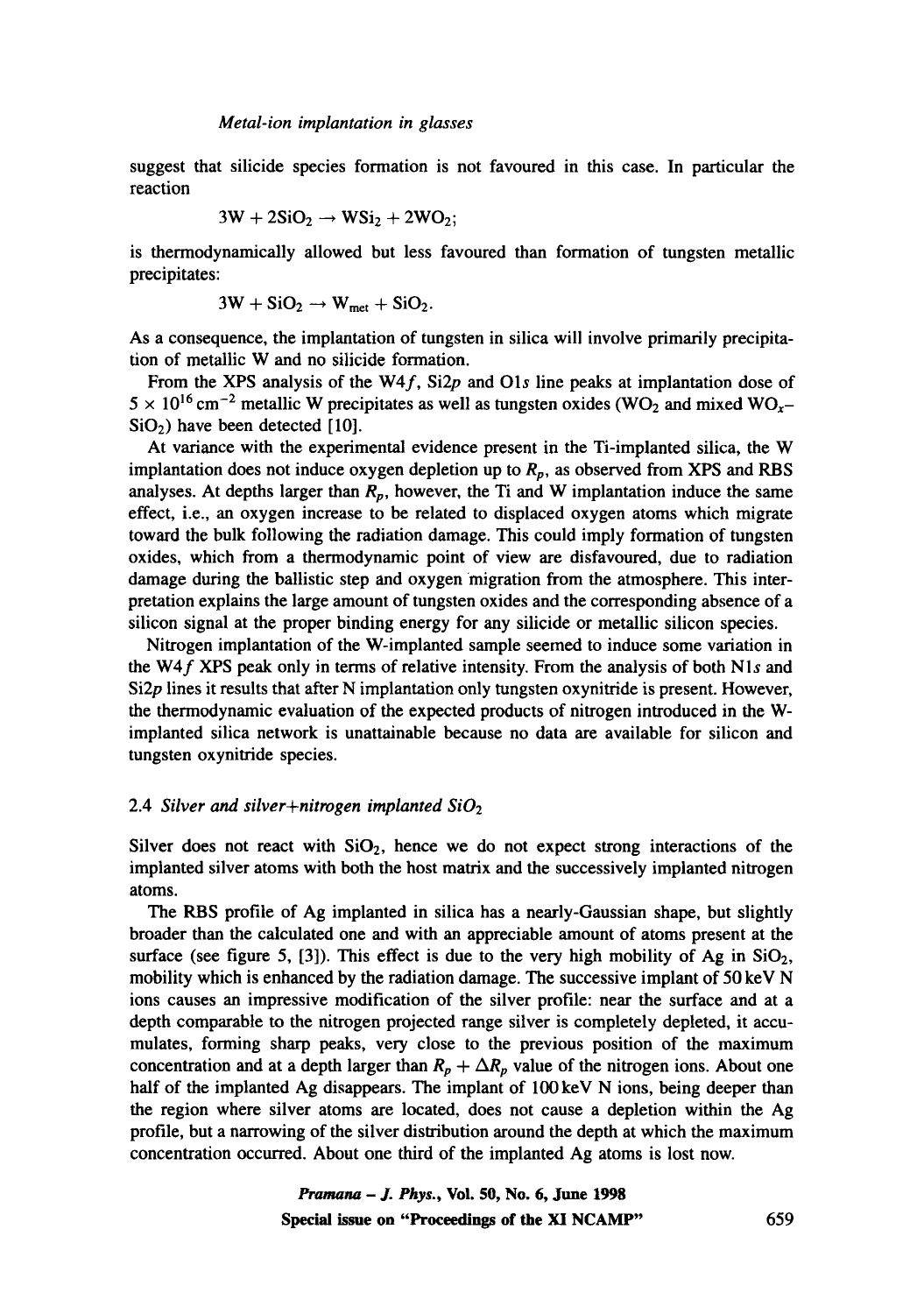

**Figure 5.** RBS signals of silver, in Ag-implanted  $SiO<sub>2</sub>$  (--) before and after the implantation of nitrogen at the energies of  $\left(\bullet\right)$  50 and  $\left(x\right)$  100 keV.

What has been observed is consistent with the competition of two mechanisms: (i) a diffusion of Ag atoms, coupled with radiation-induced defects, which results in the depletion of silver in the region where nitrogen ions deposit the most part of their energy and a migration to the surface where Ag is preferentially sputtered; and (ii) the aggregation of the dispersed silver atoms to form metallic colloidal particles which are no more mobile under the defect flux. The latter phenomenon is responsible for the narrowing of the silver distribution around the position where the maximum in the concentration occurs. SIMS analysis of the nitrogen concentration profiles shows that in all cases the N depth distribution is not influenced by the silver profile and is flat up to the maximum nitrogen penetration depth, as observed in the samples implanted only with nitrogen (see above).

The hypothesis of noninteraction between the implanted silver atoms and the host matrix is confirmed by the XPS analysis. The silver distribution does not modify the silicon and oxygen concentration profile. From the analysis of the Ag3d peak position it results that the implanted silver atoms precipitate to form small metallic islands whose dimensions and concentration influences the line position. The successive nitrogen implant does not produce a chemical, but mainly a physical effect by contracting the Ag distribution.

Colloidal silver precipitates should give an optical absorption band centred at a wavelength of about 400 nm. This is what occurs in our samples. The optical absorption of samples implanted with Ag and  $Ag+N$  ions is shown in figure 6 [3]. An appreciable absorption already occurs in the sample implanted only with silver, as observed also by Arnold [20]. This can be attributed to part of the implanted atoms which precipitate during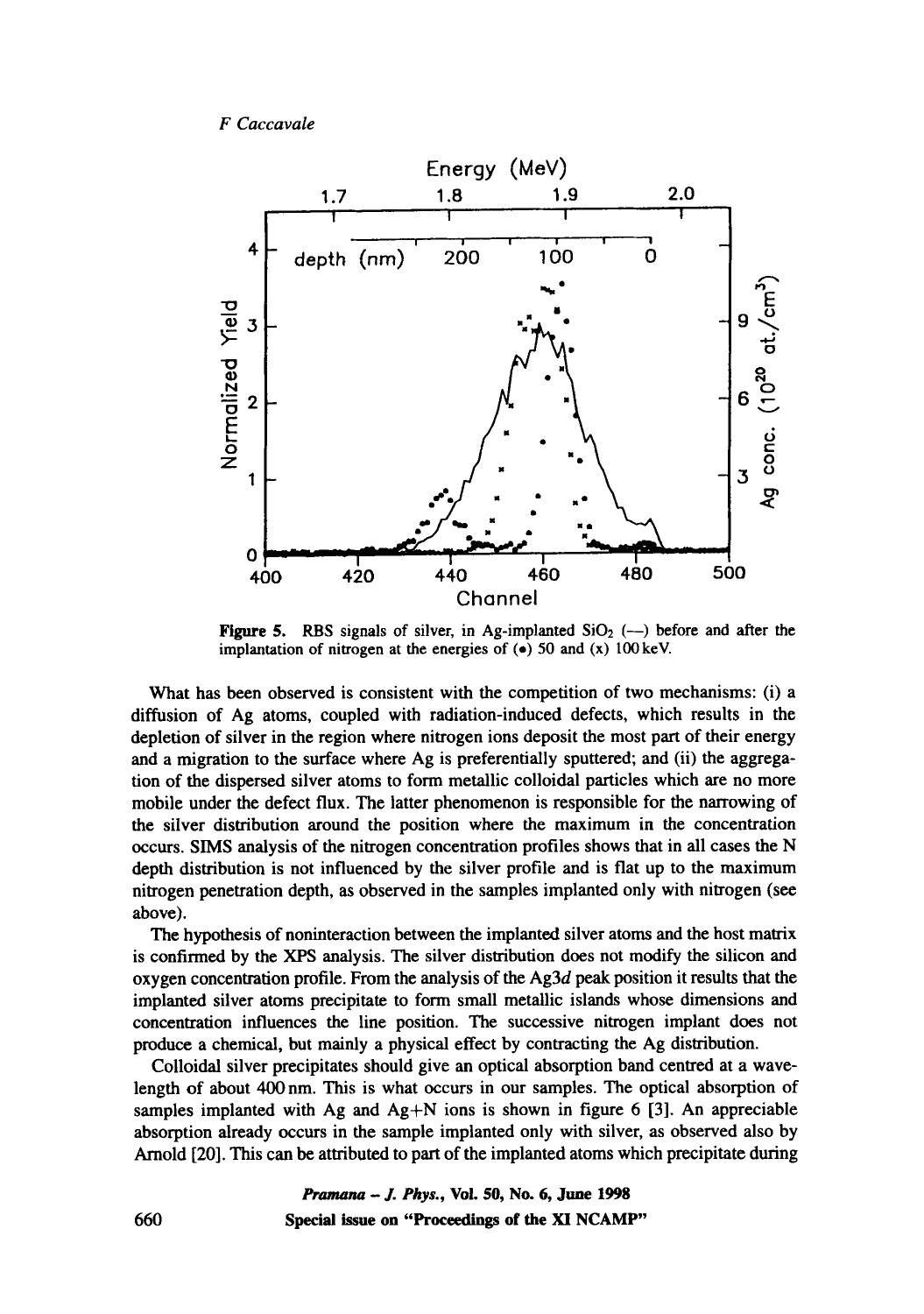



Figure 6. Optical absorption peak, as a function of wavelength, for Ag and  $Ag+N$ implanted SiO<sub>2</sub>.

the implantation near the maximum concentration, favoured in doing this by the radiation enhanced diffusion.

The successive N implantation, beside causing the loss of silver observed in the RBS spectra, favours the increase in number and size of these colloidal particles (as a consequence the intensity of the absorption band increases) by enhancing the Ag diffusion by radiation and beam heating effects.

# 2.5 *Copper implantation*

2.5.1 *Fused silica samples*: In copper-implanted SiO<sub>2</sub>, the copper depth concentration profile, reported in figure 7, shows the usual bimodal character [11]. It results from the analysis of the XPS Cu2p and XE-AES CuLMM signals that in the region where atomic copper percentage exceeds 2% the presence of metallic Cu as well as dispersed oxidized copper atoms. The optical absorption spectrum of this sample confirms the presence of metallic precipitates: it displays an absorption band peaked at a wavelength of about 560 nm, typical for surface plasmon resonance in copper quantum dots. It results from TEM analysis that copper clusters have a mean diameter of  $6.5 \pm 1.5$  nm with a fcc structure, corresponding to lattice parameters of elemental copper crystals and are randomly oriented.

2.5.2 *Soda-lime glass samples: In the* soda-lime glass the copper depth concentration profile, reported in figure 8 [11] is approximately Gaussian in shape. At the same time the sodium profile displays a typical depletion connected to the radiation-enhanced diffusion of the alkaline element and its preferential sputtering during implantation [21].

XPS and XE-AES copper signals for this sample are the same seen for fused silica with the same concentration dependence. No relationship between the chemical state of Cu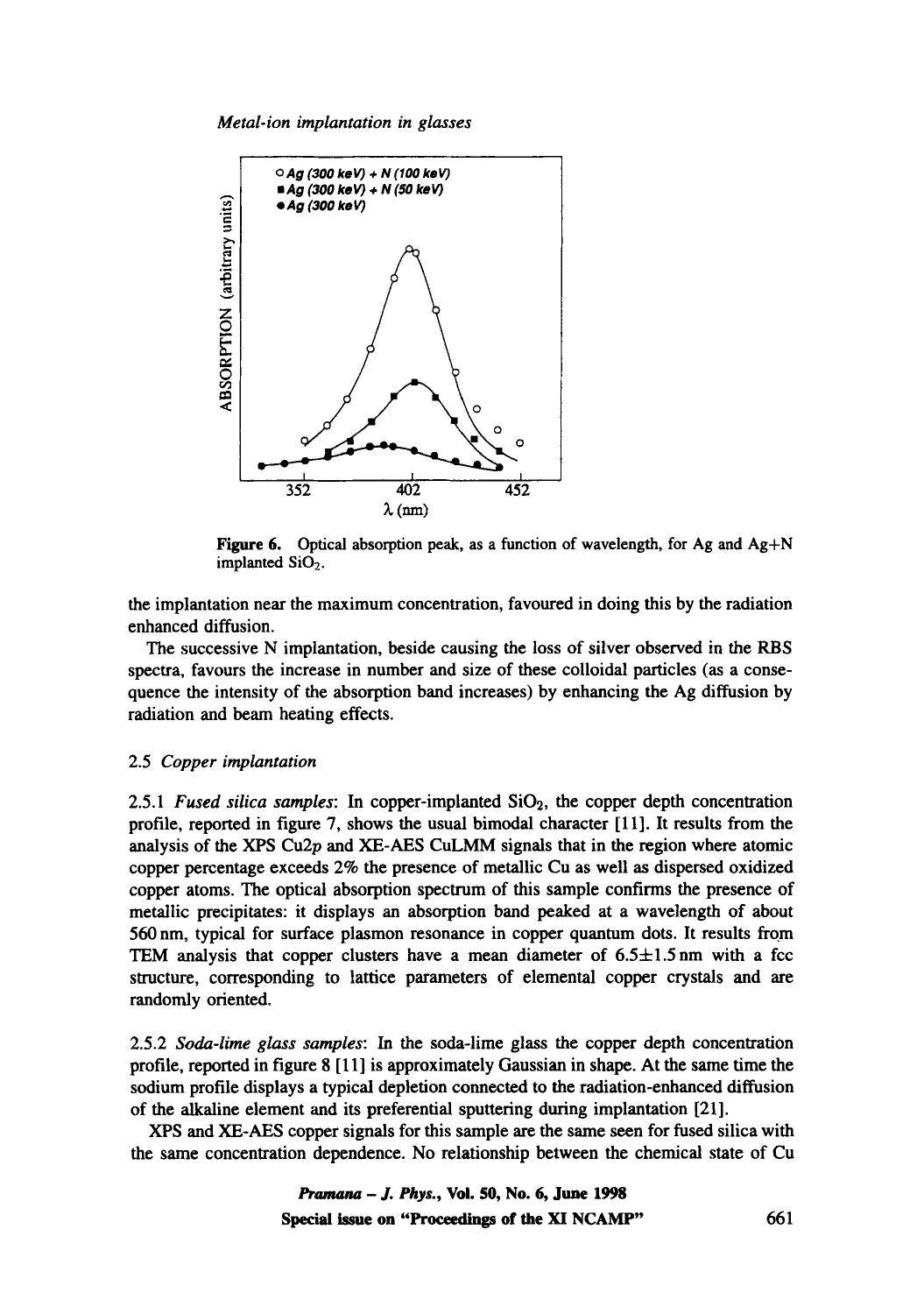

**Figure 7.** Copper depth profile, obtained by XPS, in Cu-implanted  $SiO<sub>2</sub>$ .



Figure 8. glass. Cu and Na depth profiles, obtained by XPS, in Cu-implanted soda-lime

atoms and Na concentration is evident: the atomic sites left free by sodium atoms seem not to influence the metal colloid formation, since this formation takes place only where the copper concentration exceeds the 2% threshold. TEM measurements confirmed the presence of metallic precipitates whose diameter distribution is peaked about  $4.5 \pm 1.5$  nm, with a structure similar to that already observed in copper-implanted fused silica. Nevertheless, optical absorption measurements do not show the characteristic absorption band due to surface plasmon resonance. The last is not in disagreement with XPS, XE-AES

> *Pramana - y. Phys.,* **Voi. 50, No. 6, June 1998 Special issue on "Proceedings of the XI NCAMP"**

662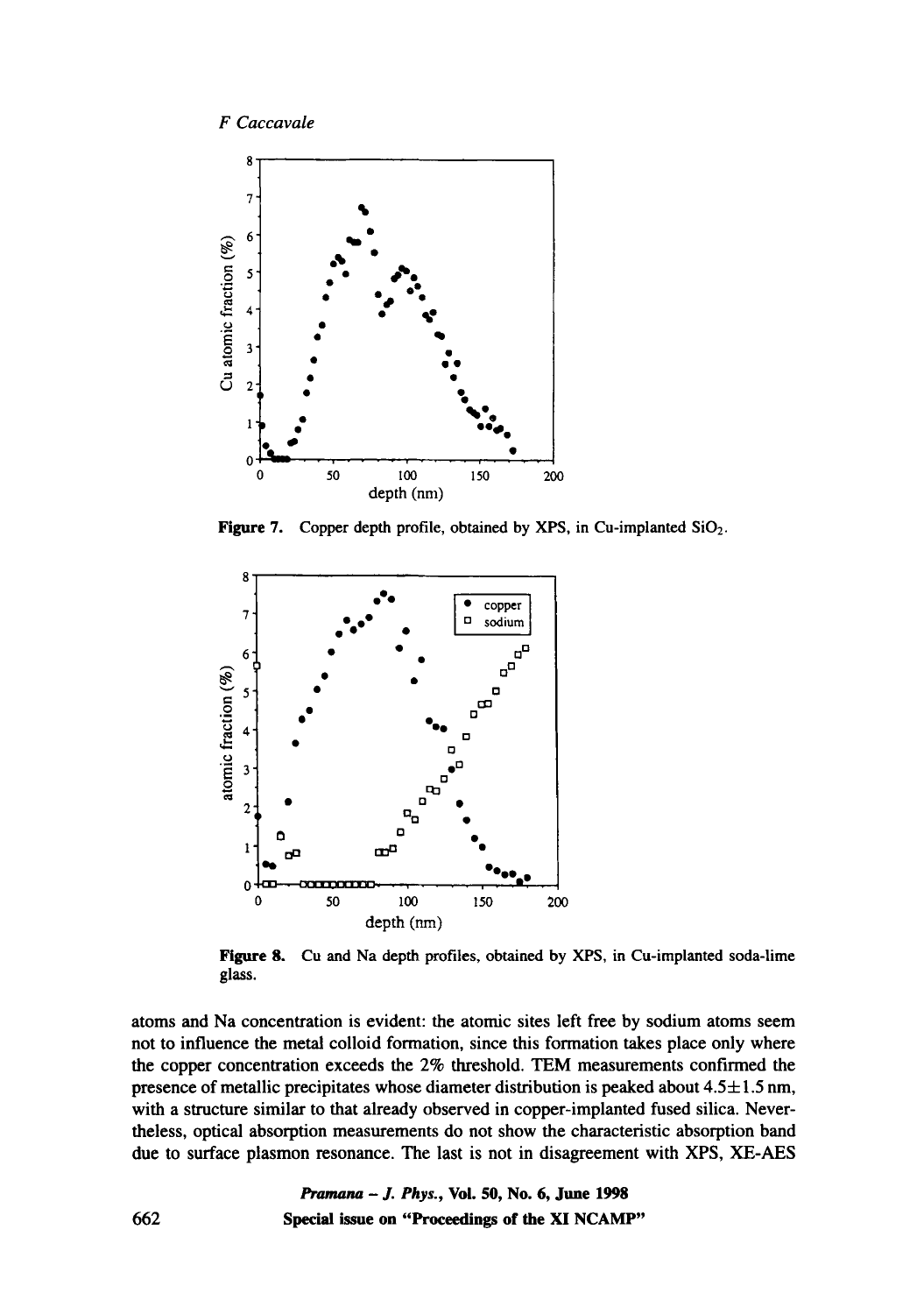

**Figure 9.**  lime glass. Copper and nitrogen profiles, obtained by XPS, in Cu-implanted soda-

and TEM results because of the decrease in the value of the index of refraction of ionimplanted soda-lime glasses mainly related to the near-surface sodium depletion [22]. As a consequence the metallic cluster volume is smaller in soda-lime glass with respect to that in  $SiO<sub>2</sub>$  and the copper nanocluster-related absorption is below the sensitivity of the used instrument [11].

2.5.3 *Double implantation in SiO<sub>2</sub> (Cu+N, Cu+Ar)*: The 100 keV nitrogen irradiation in copper-implanted fused silica causes the diffusion of copper towards the surface where it partially accumulates and is sputtered by the incoming ions. Now at every depth the Cu concentration is lower than 3% and the concentration profile, reported in figure 9, shows no bimodal shape. XPS and XE-AES analyses of  $Cu2p$ , CuLMM and N1s signals indicate the formation of nitrides and oxynitrides related to copper. Moreover, the nitrogen depth profile follows the copper distribution and shows a plateau only at depths where Cu is not present. Thus it can be assumed that nitrogen reacts not only with the silica substrate but also with implanted copper causing the dissolution of metal clusters. The absence of a Nls XPS component, connected to the formation of molecular nitrogen, is another indication of a large chemical reactivity of N with pre-implanted species.

Optical absorption measurements show no characteristic band indicative of the presence of metallic Cu clusters.

In order to distinguish between chemical and radiation damage effects, a copperimplanted  $SiO<sub>2</sub>$  sample was irradiated with argon. Ar implantation parameters were chosen to have energy deposition conditions similar to those of nitrogen implantation. As detected by XPS and XE-AES this argon irradiation does not modify the copper oxidation states compared to the Cu-implanted silica sample. The optical absorption spectrum of the sample confirms the presence of metallic precipitates since the optical absorption band of copper-implanted fused silica sample remains unchanged after Ar implantation. The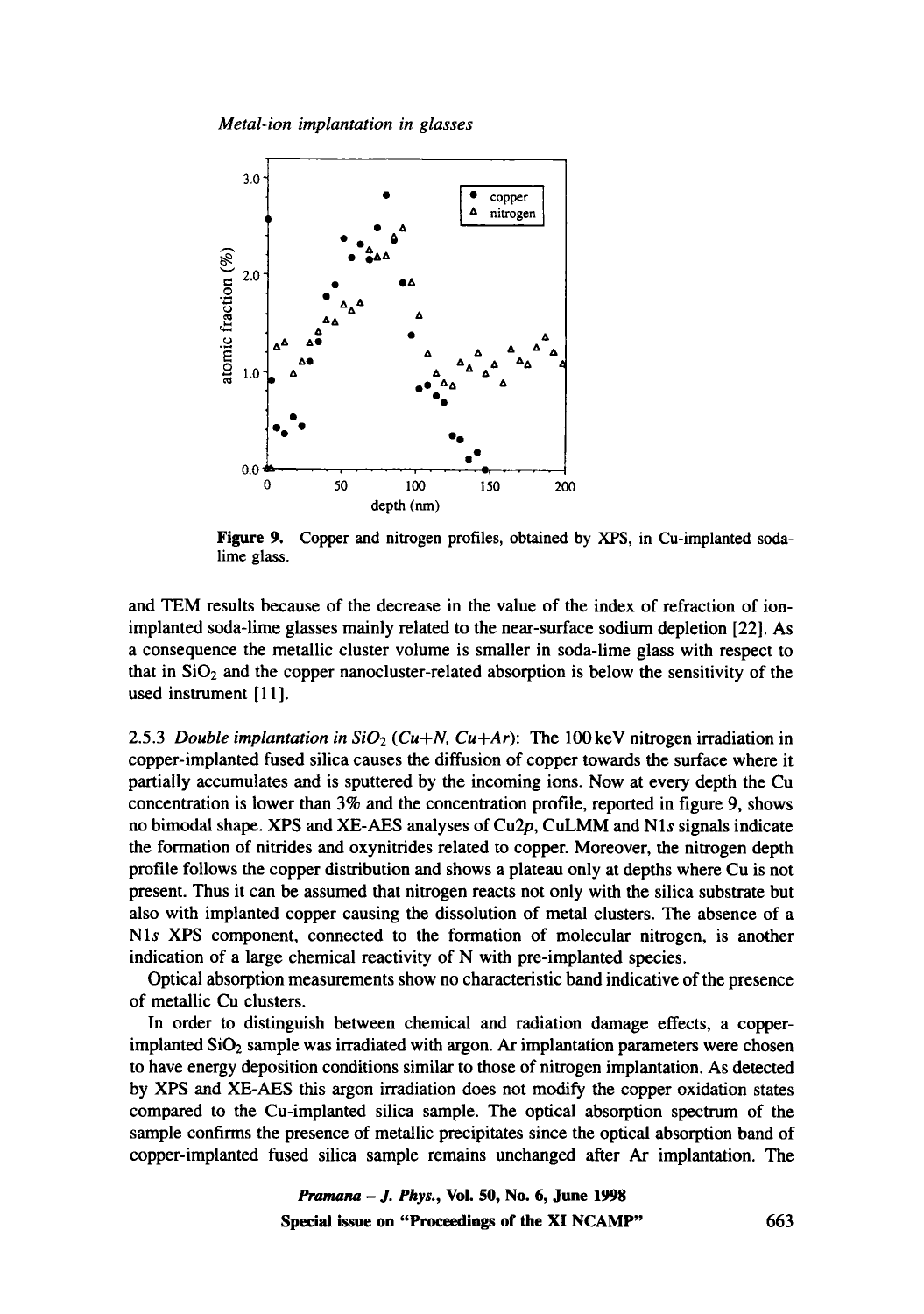

Figure 10. Cu, Na and N depth profiles, obtained by XPS, in  $Cu+N$  (100 keV) implanted soda-lime glass.

physical modifications induced by ion implantation alone are unable to induce dissolution of metallic clusters.

2.5.4 *Double implantation in soda-lime glass (Cu+N, Cu+Ar):* Copper, sodium, and nitrogen depth concentration profiles in the 100 keV nitrogen-irradiated copper-implanted soda-lime glass are reported in figure 10 [11]. A movement of copper atoms towards the surface is again evident, with a loss of Cu because of sputtering. The maximum copper concentration is now about 5 at.%.

Since the nitrogen range in this case well exceeds the depth at which Cu was implanted and sodium formerly depleted, this  $N$  irradiation induces also a further movement of sodium resulting in the increase of the width of the sodium depleted layer and an accumulation of Na in the near surface region where copper is also present. There seems to be no correlation between nitrogen and copper profiles, indicating that chemical interactions between Cu and N in this sample are, if present, much weaker than in the case of fused silica subjected to the same implantation conditions.

Sodium and nitrogen profiles are coincident to those measured in a soda-lime glass in the absence of the copper implantation.

From XPS and XE-AES copper spectra the presence of metallic Cu as well as Cu in an 'intermediate' chemical state has been observed. At the surface, all copper atoms are present in the 'intermediate' chemical state. In depth, metallic Cu is present only where the copper concentration is above about 2 at.%. The presence of metallic Cu clusters is confirmed by the presence of the band centred at 560nm in the optical absorption spectrum. The absence of chemical interaction between Cu and N is confirmed by the B.E. of the Nls XPS peak, which is the same in 100 keV N-irradiated soda-lime samples both with and without the Cu implantation. The equality of this value and the near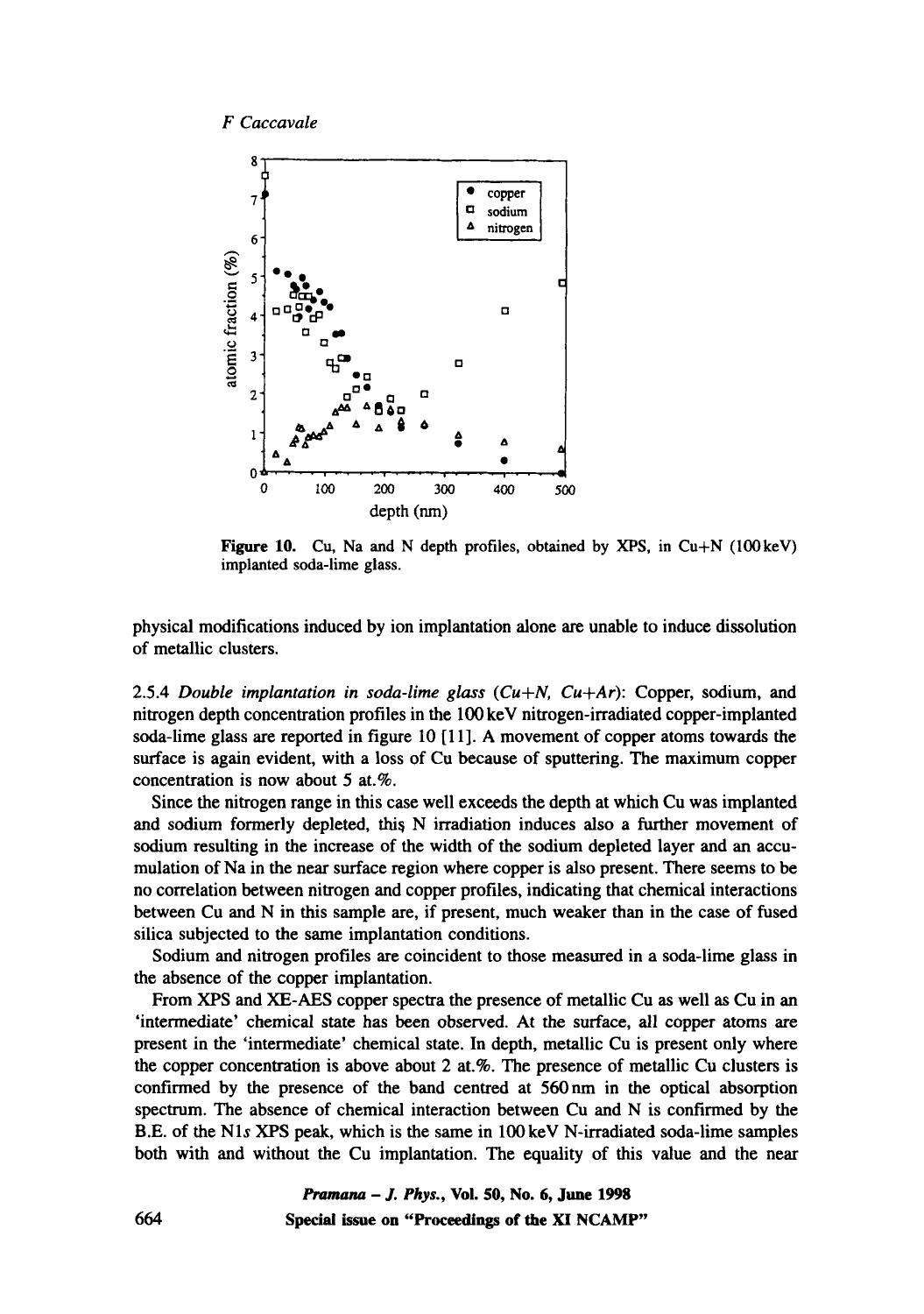coincidence of the nitrogen depth profiles in these two cases support the assumption that N reacts only with the host matrix to form silicon oxynitrides  $(SiO_xN_y)$ , see above).

The appearance of the characteristic optical absorption band in this sample can be tentatively explained by considering that, as a consequence of chemical interactions between nitrogen and the glass matrix, high-refractive index compounds  $SiO_xN_y$  are formed in the region where copper is present, thus increasing the extinction coefficient.

Further evidence of the effect of chemical interaction between the substrate and the implanted ions comes from the analysis of the argon irradiation of the copper-implanted soda-lime glass. The copper concentration profile is very similar to that after nitrogen irradiation, while the surface concentration of sodium is now reduced to about 2 at.%. Even if the maximum Cu concentration (4 at.%) is well above the 'solubility threshold', above which in the single copper-implanted samples the metallic Cu precipitation occurs, XPS and XE-AES measurements show that all the copper is present in the form of  $Cu<sub>2</sub>O$ . Therefore, argon irradiation (only energy deposition without chemical interaction) causes the dissolution of copper clusters. Moreover, in the surface region where Cu moves, sodium-free sites are in excess, thus favoring a bond formation between the copper atoms and oxygen.

The optical absorption measurements show no characteristic absorption band due to metallic copper clusters.

#### 2.6 *Chromium implantation*

The implant of chromium in  $SiO<sub>2</sub>$  introduces a reactive element in a chemically stable matrix. Obviously, the radiation damage along the ion track induces large modifications in the target reactivity, improving the chemical interaction between Cr and the target. Chromium oxides are very stable compounds; chromium silicide species are stable compounds as well [23]. Therefore, as a result of silica irradiation with chromium ions, the formation of both chromium oxides and silicides can be expected.

As mentioned above, the chemical interactions in titanium- and tungsten-implanted fused silica lead to the formation of a considerable amount of titanium silicide, even at depths where the relative titanium atomic concentration was only a few percent. At the same time, no tungsten silicide has been detected. From a thermodynamic point of view this is understandable if one observes the Gibbs energy values of these compounds [16]. If we consider the chemical behaviour of Cr with respect to that of Ti and W, we observe that titanium silicide formation is favored with respect to chromium silicide; this latter is more stable than tungsten silicide. As far the oxides,  $TiO<sub>2</sub>$  and  $Cr<sub>2</sub>O<sub>3</sub>$  have similar Gibbs energy values. Therefore, formation of chromium silicide in chromium-implanted silica is expected only when a relatively high value of Cr atomic concentration is present.

XPS analyses show lines that are characteristic of both chromium oxides, in particular of the  $Cr_2O_3$  compound, and chromium silicide species.

# **3. Conclusions**

The formation of titanium silicide and titanium oxide compounds is observed in Tiimplanted silica, in contrast to W implantation which causes the precipitation of metallic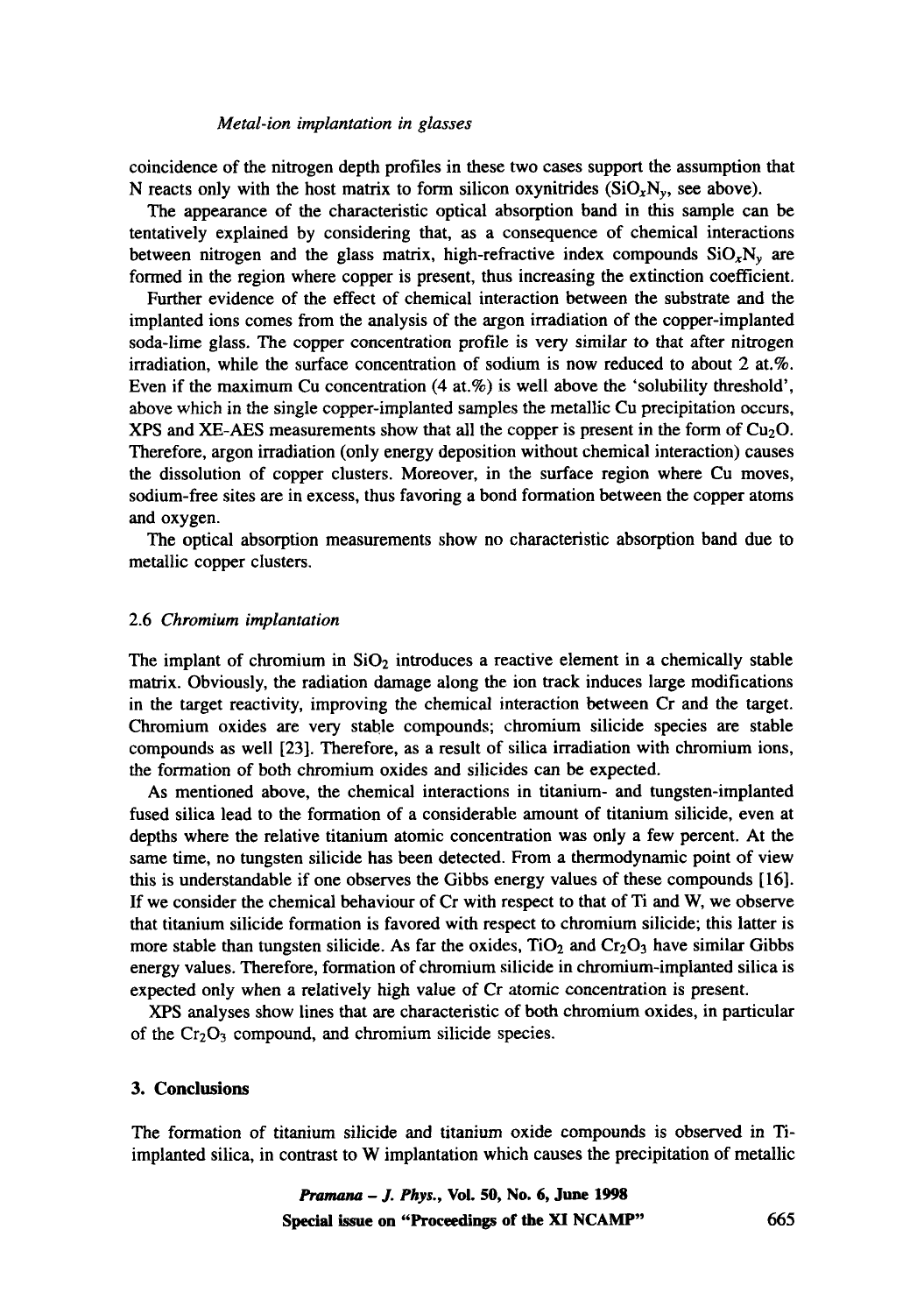tungsten and the formation of two different types of tungsten oxides. A subsequent nitrogen implantation destroys the TiSi<sub>x</sub> species, inducing the formation of Ti metallic clusters and substoichiometric silicon nitrides while interaction between nitrogen and  $TiO<sub>2</sub>$  causes the formation of titanium oxynitrides. The N implantation in W pre-implanted silica enables the formation of tungsten oxynitrides. The formation of  $CrSi<sub>x</sub>$  and  $Cr<sub>2</sub>O<sub>3</sub>$  species in Cr-implanted silica has also been observed.

These different results are explained by using a two-step model where the physical (ballistic) effects have been separated from the chemical (thermodynamic) driving forces. In particular, the high reactivity of Ti with a local oxygen depletion caused by the implantation damage leads to the formation of elevated quantities of titanium silicide. Thermodynamic considerations indicate that the silicide formation is clearly favoured with respect to metallic titanium and silicon species and its stoichiometry, TiSi or  $Ti<sub>5</sub>Si<sub>3</sub>$  depends on the local titanium concentration. The subsequent implantation of N destroys titanium silicide, inducing the formation of titanium metallic clusters and substoichiometric silicon nitrides. Interaction between nitrogen and  $TiO<sub>2</sub>$  causes the formation of titanium oxynitrides. The experimental findings of metallic precipitates in W-implanted samples also follow the thermodynamic indications, while the formation of oxides can be explained considering both radiation damage during the ballistic step and oxygen migration into the sample from atmosphere toward the initially depleted zone when the tungsten-implanted sample is brought into air. The subsequent implantation of nitrogen causes only partial transformation of metallic precipitates to tungsten oxynitrides.

In the case of silica glass implanted with chromium ions the high-energy ballistic process causes the displacement of oxygen atoms at depths less than the projected range  $(R_n)$  via radiation damage; as a consequence oxygen atoms migrate towards the bulk giving rise to an oxygen increase at depths greater than  $R_p$ . At the same time the interaction of energetic Cr ions with the substrate can be described by a low-energy process chemically (i.e. thermodynamically) guided, in which chromium oxides and silicides are formed. A satisfactory understanding of the target modifications induced by the chromium ion implantation should also consider the phenomenon of oxygen diffusion from the outermost layers in the low-energy implanted samples.

The thermodynamic approach to explaining the chemical interactions between implanted species and the substrate presents some uncertainty, due to the correct values of the 'local' temperature and, consequently, of the Gibbs energy  $(\Delta G^0)$ . Moreover it is necessary to ascertain if the interaction is between the implanted ion and the separate atomic species of the target glass or between the implanted ion and the target molecular species. The  $\Delta G^0$  values may be very different in the two cases. It has been proposed to consider the free energy of oxide formation as the quantity which gives the measure of the chemical interaction, i.e. colloid formation occurs when the Gibbs free energy of formation of oxides of an implanted element M,  $\Delta G^0(M, O_2)$ , is greater than that of SiO<sub>2</sub>,  $\Delta G^0$ (SiO<sub>2</sub>). Since  $\Delta G^0$  is a function of temperature, a temperature is needed to be specified to compare  $\Delta G^0(M_xO_2)$  with  $\Delta G^0(SiO_2)$ . It has been estimated a fictive temperature in the implanted layer of about 3000K. This criterion was successfully applied to eleven elements implanted in silica, but important exceptions hinder its general application. In the Ti-SiO<sub>2</sub> system, chemical effects play the major role taking into account that  $\Delta G^0$  values for SiO<sub>2</sub> and TiO<sub>2</sub> are comparable. On the other hand, in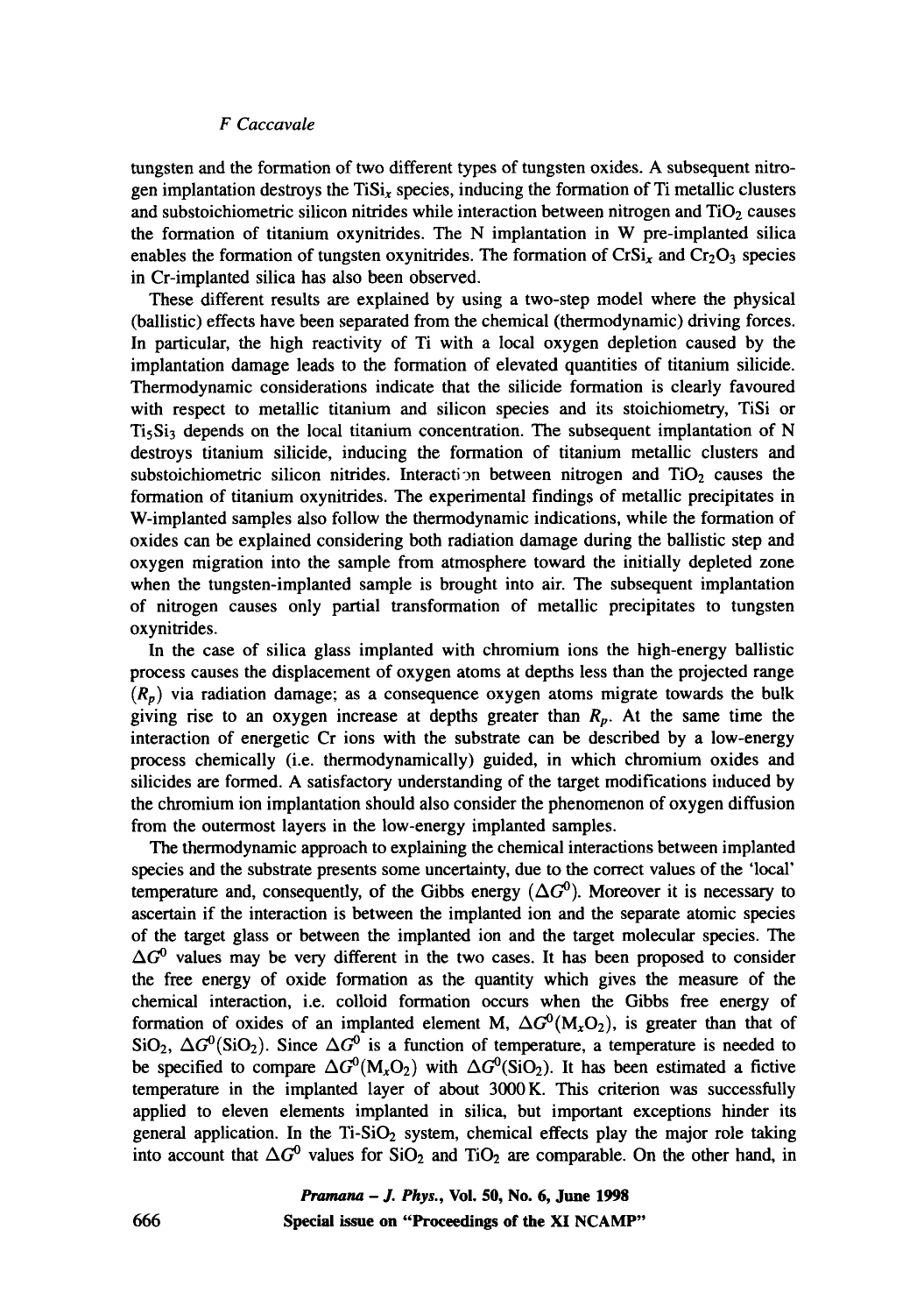the W-SiO<sub>2</sub> system,  $\Delta G^0$  values for WO<sub>2</sub> and WO<sub>3</sub> with respect to SiO<sub>2</sub> being much different, the ballistic effects dominate.

Ion implantation of metal ions (e.g. Ag, Cu) in glass substrates leads, under certain circumstances, to the formation of nanometer-radius colloidal particles in a thin surface layer. These particles exhibit an electron plasmon resonance which depends on the optical constants of the implanted metal and on the refractive index of the glass host. Glasses with metal clusters show an enhanced third-order susceptibility  $\chi^{(3)}$ , whose real part is related to the intensity-dependent refractive index  $n_2$  by  $n = 12 * \pi * Re\chi^{(3)}/n_0$ , where  $n = n_0 + n_2I$ ,  $n_0$  is the linear refractive index and *I* is the light intensity. Dielectric and quantum confinement effects come into play in defining the nonlinear response of the composites in the picosecond range (fast nonlinearity): the intraband and interband electronic transitions that contribute to the effective  $\chi^{(3)}$  turn out to depend strongly on the type of metal, and on the form and size of the clusters, as well as on the metaldielectric bonds. As a consequence the ion implantation technique may play an important role for the production of all-optical switching devices.

In fused silica, as well as in soda-lime glass, copper implantation gives rise to metallic clusters formation for copper concentration above a threshold value of about 2 at.%. These clusters have different radii largely determined by the irradiated substrate structure. After N implantation the inherent low chemical reactivity of nitrogen with fused silica favors a true chemical interaction between copper and nitrogen, i.e. the formation of copper nitride or oxynitride species dispersed in the matrix. As a consequence, metal precipitates dissolve. On the other hand the higher reactivity of soda-lime glass, due to nonbridging oxygen atoms, favors the interaction between the substrate and nitrogen  $(SiO<sub>x</sub>N<sub>y</sub>$  formation) without dissolution of copper nanoclusters. Argon irradiation of copper-implanted glasses supports the hypothesis of chemically driven interactions. For fused silica the copper clusters remain after argon implantation indicating that the physical effects of irradiation are not sufficient to make the silica substrate reactive with respect to the implanted copper. On the other hand, in the soda-lime glass the depletion of sodium as well as the energy deposition favor interactions between implanted copper and oxygen with the formation of  $Cu<sub>2</sub>O$  dispersed in the soda-lime matrix.

The presence of amorphous silicide nanoprecipitates as a result of chromium or titanium ion irradiation of silica is detected. It is found that in the Ti-implanted sample a larger amount of silicide species are present in comparison with the Cr-implanted one. Moreover, chemical reactions between the dopant and silicon atoms begin to be detectable at lower dopant concentration in titanium  $-$  than chromium  $-$  implanted samples. This indicates that Ti-implanted atoms are more reactive than chromium implanted ones in terms of the formation of chemical bonds with silicon of the host silica matrix.

The results achieved up to now and reported in this review are leading us toward a comprehensive understanding of the solid state chemistry of the implanted species in glasses. In the near future we will extend our study to other implanted elements and glass substrates, in order to verify the reliability of the two-step model. The ti:ermodynamic approach supplies satisfactory predictions about chemical modifications of the target. Nevertheless, we are well aware that the ion implantation process does not occur under thermodynamic equilibrium conditions.